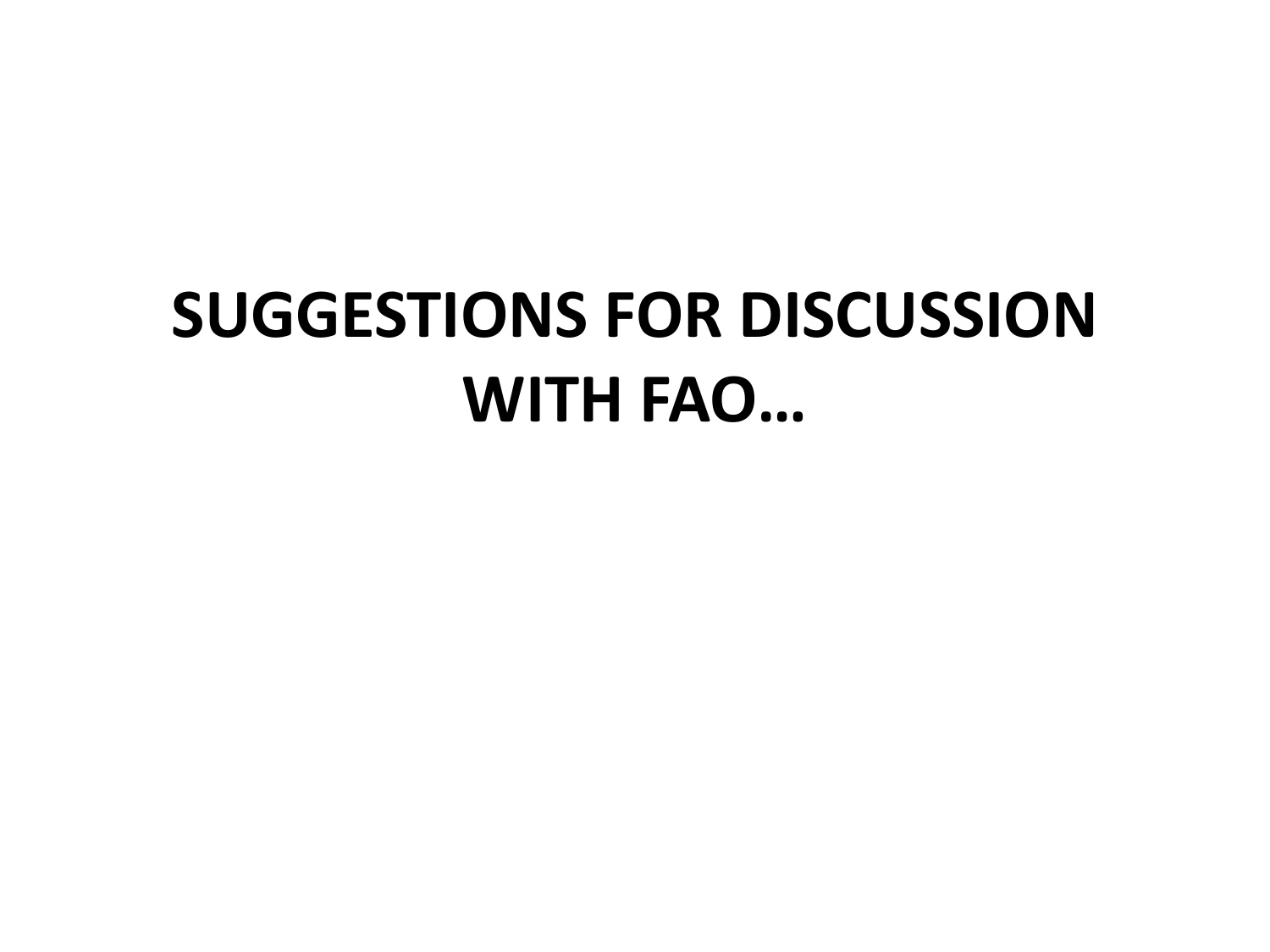- **Note on Issues to Consider for FAO Special Workshop on Future Directions for Gender in Aquaculture and Fisheries Action, Research and Development**
- •
- Prepared by:
- Holly M. Hapke, PhD
- Department of Geography
- East Carolina University USA
- **I. Conceptual Frameworks that Link Production to Post-Production Activities and Impacts**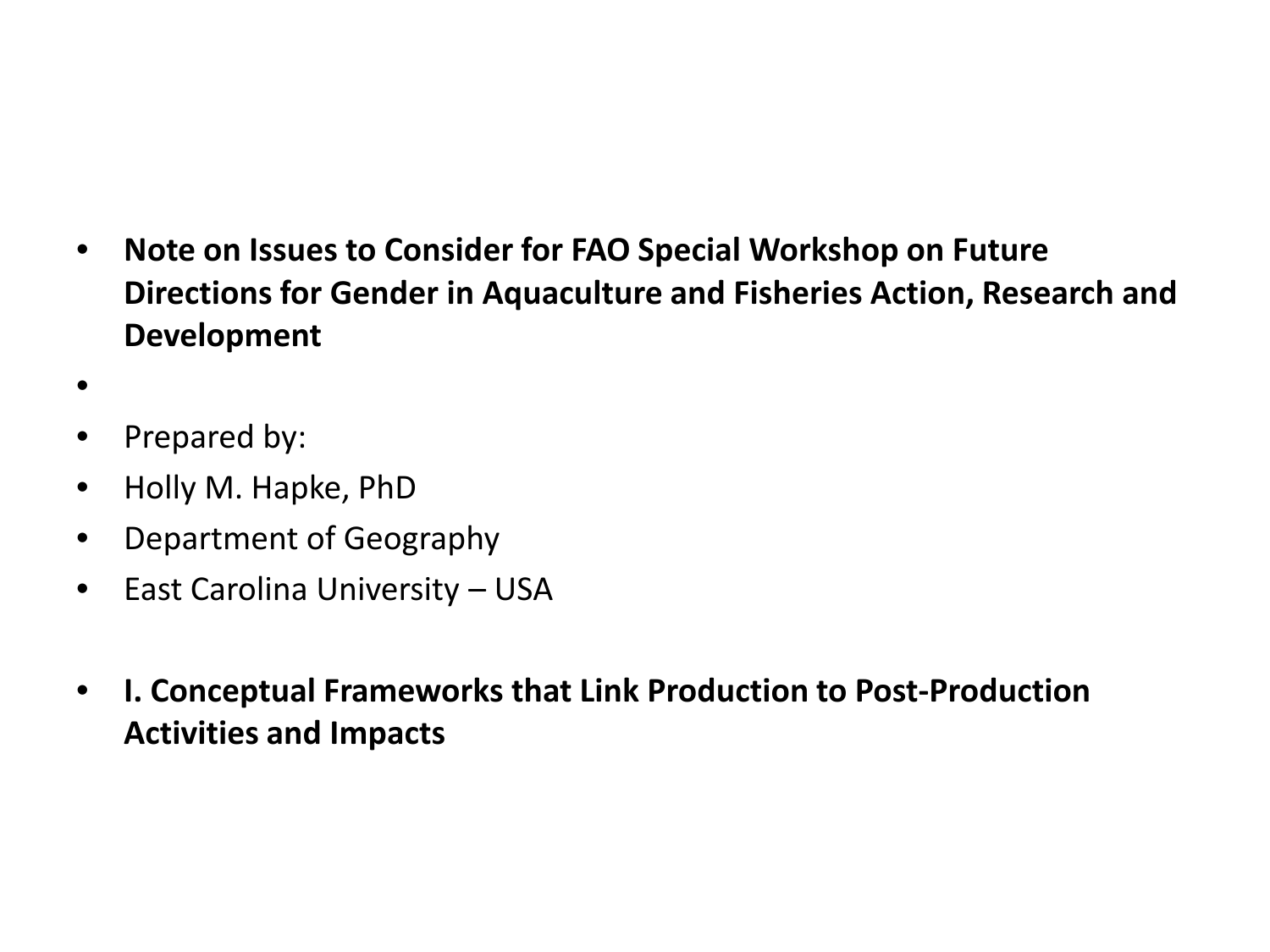• Until relatively recently interventions in fisheries development have been fragmentary in two ways. First, an understanding of the physical science of fisheries has been disconnected from an understanding of the social dimensions of fisheries, i.e., the economic, political, cultural and social dimensions of fishing activities and fishing communities. Second, analysis and intervention in fisheries production has not been linked to an understanding of the relationship between fish harvesting and post-production activities (e.g., processing, marketing) and the impacts of interventions in the former on the latter. The emphasis of policy interventions on increasing output to meet emerging market demands at the national and international scale has often ignored the structure of and likely impact on local institutions for the processing and distribution of fish and fish products – even as a way of incorporating them into proposed development initiatives. With respect to gender, this has been a significant oversight, if not deliberate bias, since local gendered divisions of labor across the world's fisheries often assign women to post-production activities.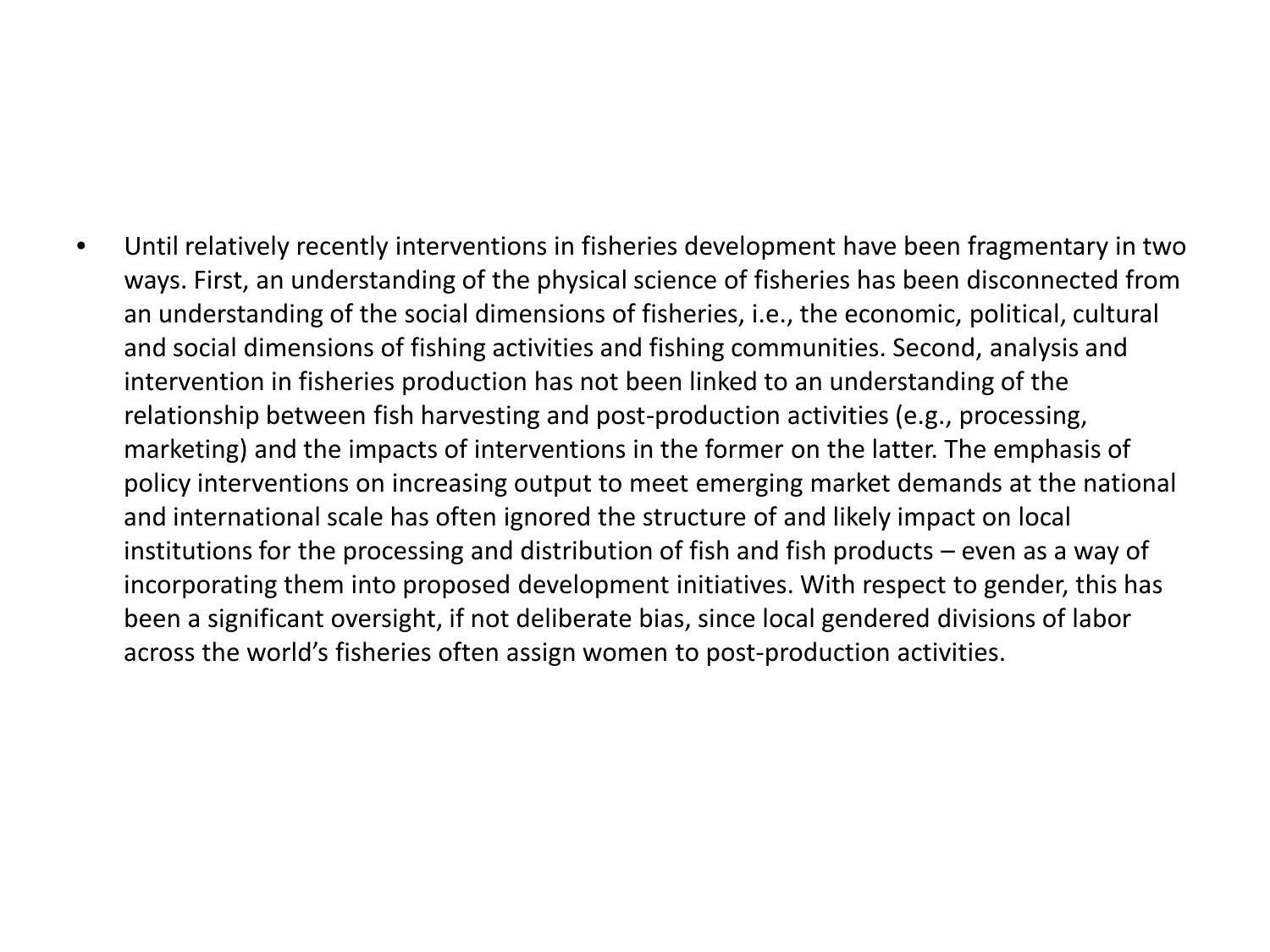• Emerging research over the past decade or so that utilizes commodity (or value) chain analysis and analysis of gendered divisions of labor within the fisheries represents an important and innovative conceptual development that should constitute standard practice in economic analysis of fisheries and underlie policy intervention within the fisheries sector. Such analysis should be expanded and incorporate a gendered component to understand gendered divisions of labor at each node of commodity/value chains and how these shape outcomes and impacts of transformations within the commodity chain.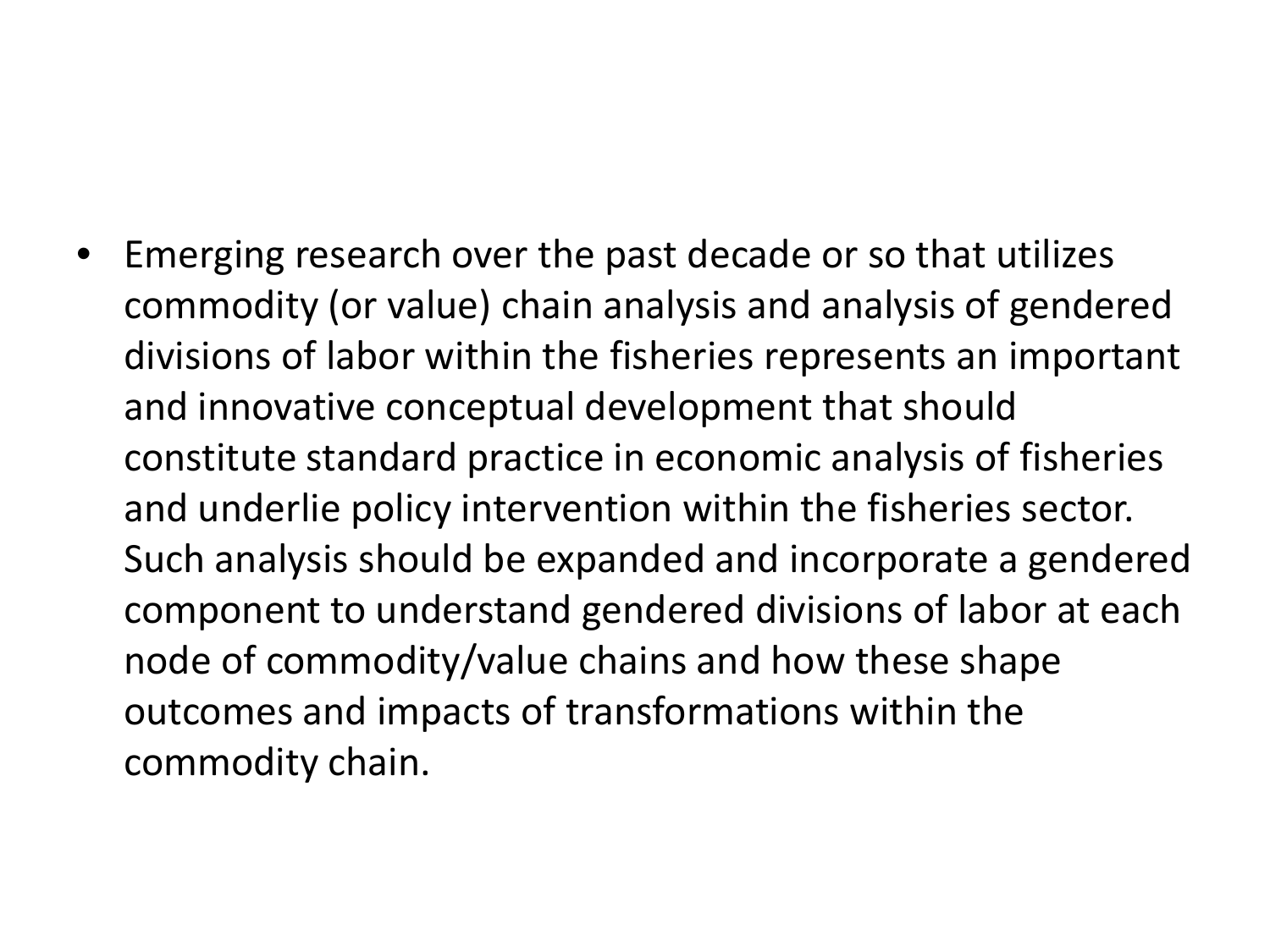#### • **II. Multi-scalar Framework**

- •
- The second dimension of analysis that is required is attention to geographic scale, i.e., an understanding of the manner in which economic processes unfold at the global, national, regional, local, household, and individual levels and the interconnections between each. That is, in what ways do national structures and policies and the state mediate global level trends and transformations and how do these then impact regions and locales within its jurisdiction? In what ways do local economic, political and cultural structures and institutions shape global and national trends and processes? In what ways are these gendered, and in what ways are men and women – either collectively or individually – impacted as a

result?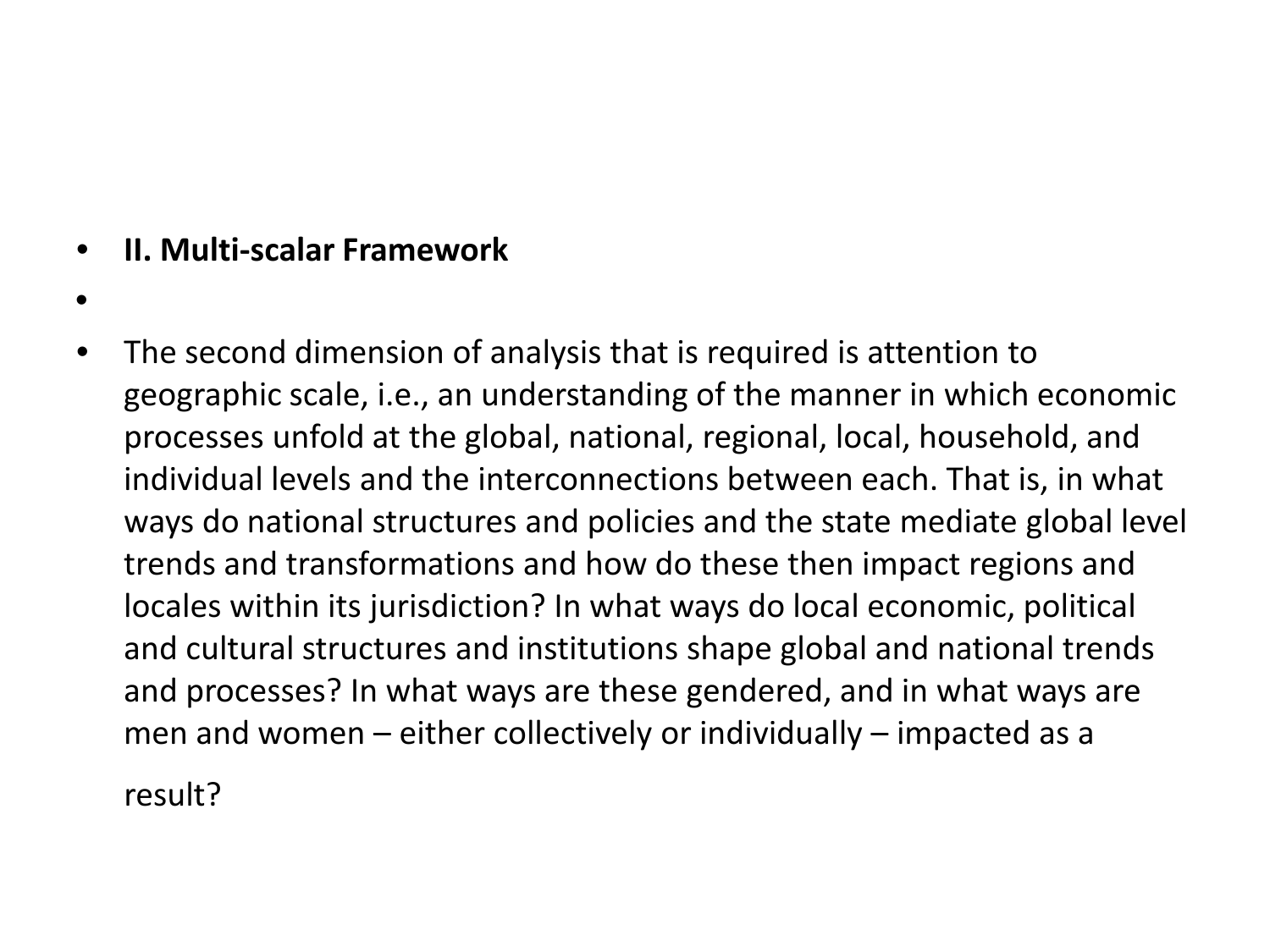#### • **III. Conceptual/Analytical Focus on Livelihoods and Household Economies**

- •
- Third, while the utilization of commodity/value chain and gendered division of labor analysis represents an important innovation in our understanding of fish economies and the impact of economic transformations (such as globalization or state-led initiatives) on fishing communities and households in a given region, extending this analysis to questions of livelihood provides a more nuanced understanding of how economic processes impact households and individuals in particular ways. For example, we might ask what the implications of globalization for fisherfolk livelihoods are. In what ways do economic trends within the fisheries sector impact individual and household access to assets and activities that support livelihood strategies? To whom and under what circumstances do economic trends provide access and opportunity? For whom and under what circumstances do such trends create constraints? How do these differ for men and women? How do individuals and households forge strategies to adapt to and cope with macro-level trends and processes and institutional structures?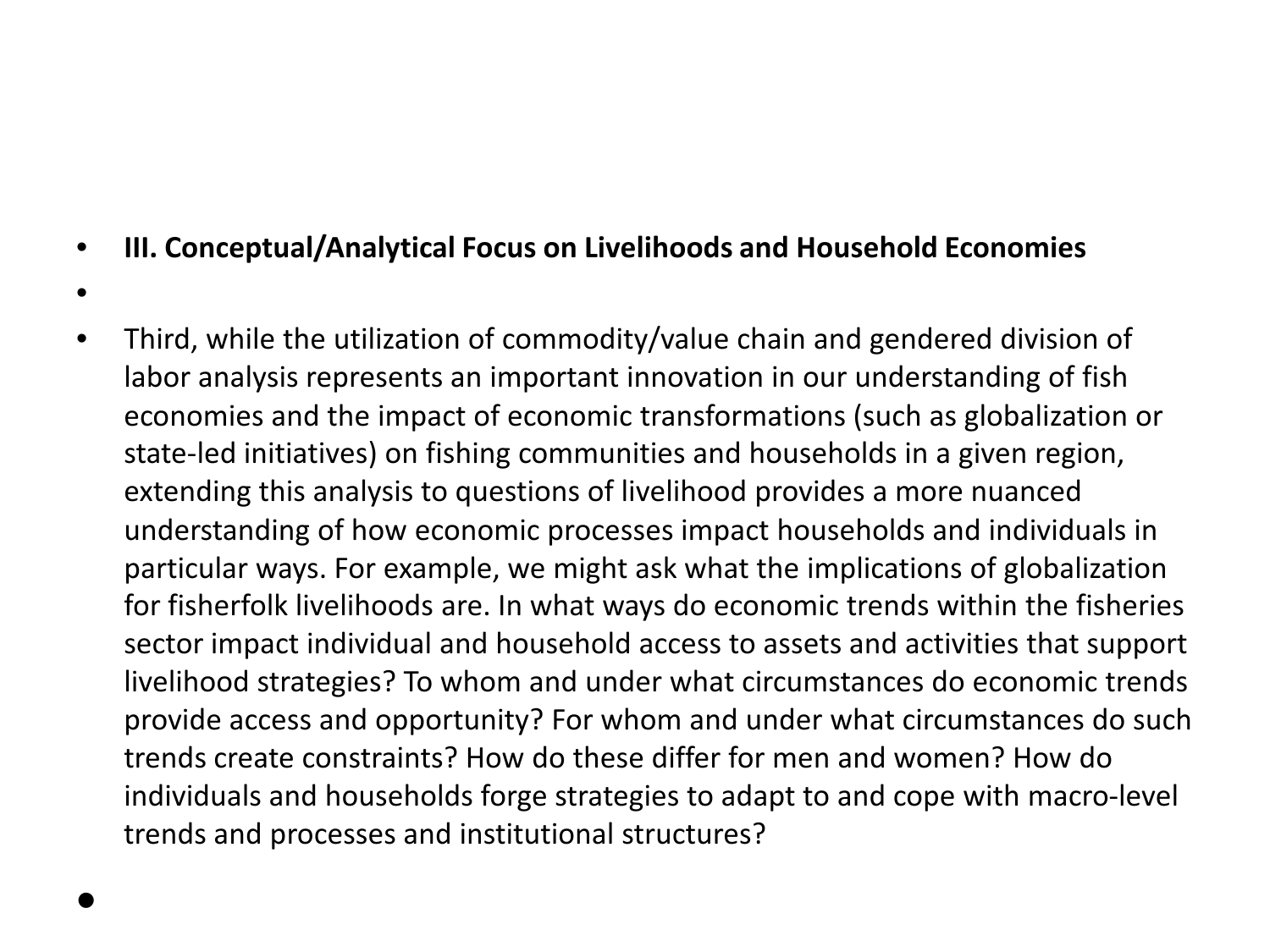• An understanding of the dynamics of household economies and the ways in which these are gendered are critical and must be incorporated in our understanding of livelihoods. Factors structuring the household economy and livelihood strategies pursued include current asset base (boat ownership/non-ownership), household size and composition (age, number and gender of members), education and skill levels, work identities & family ideologies, and entrepreneurial initiative (agency) shape the particular livelihood strategies individuals and households adopt.An understanding of both power relations within households and communities as well as the way particular individuals or groups of individuals are linked to fish economies is central to analyses of livelihood options, opportunities, and impacts. Understanding the diversity of experience and impact within general trends, patterns, and processes, hopefully can lead to more effective policy interventions.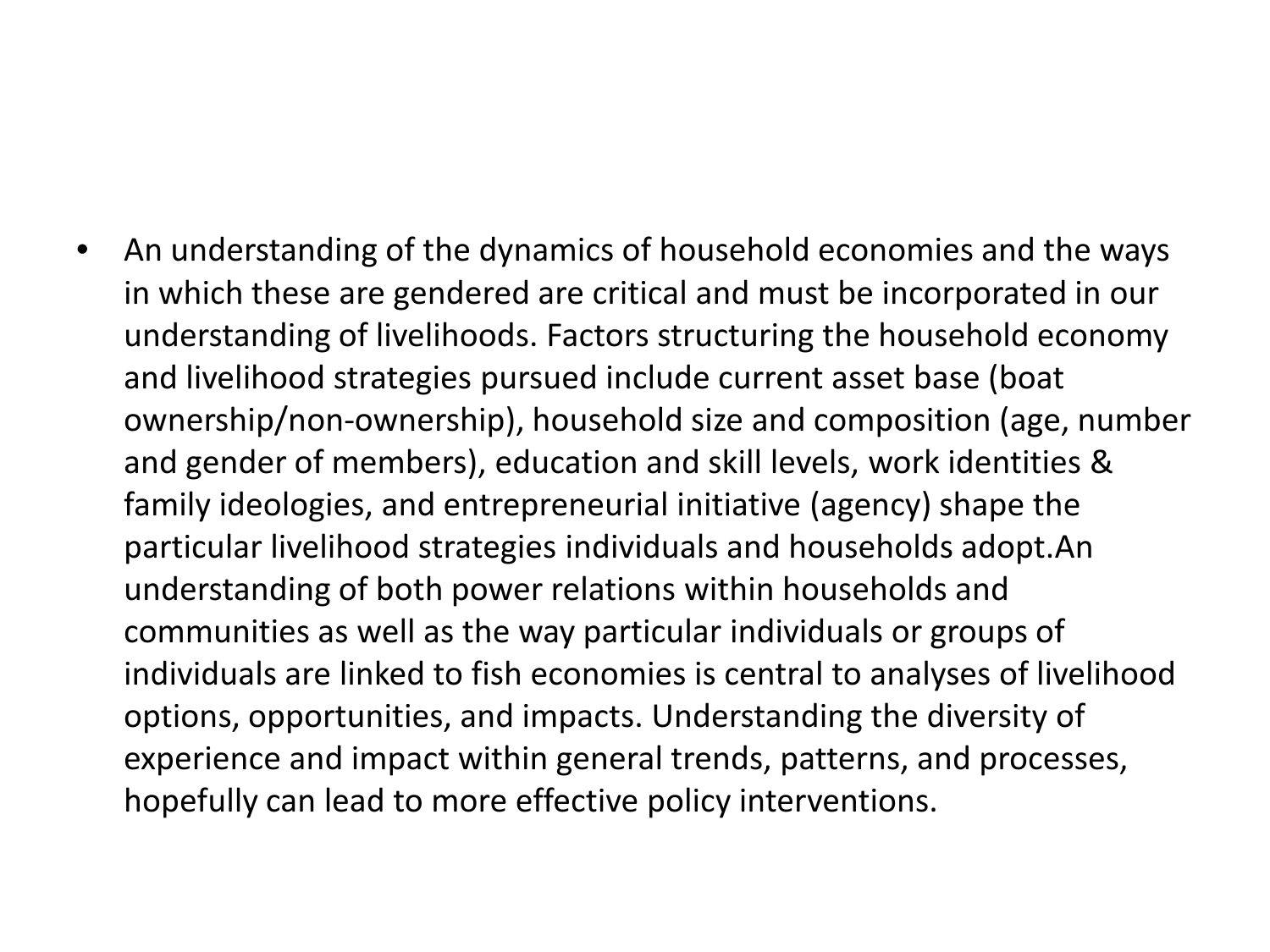# **Choo Poh Sze**

- **Ideas on future directions on action, research and development (Choo Poh Sze)**
- •
- Immediate action given to the collection of sex-disaggregated data in the fisheries sector. FAO can take the lead and discuss with member countries on how and what kind of data to collect. This can be a follow-up action to the Big Numbers Project which was a collaborative project participated by FAO, the World Bank and the WorldFish Center.
- •
- The enhancement of women's equality should not focus primarily on improving income and work opportunities for women, who especially those in the lower income group, are already burdened with a heavy work load. A better understanding on the well-being of women taking into consideration their needs, aspirations and their perception of what will be an improved lifestyle should be given some research priority. We should try to answer questions like:
- •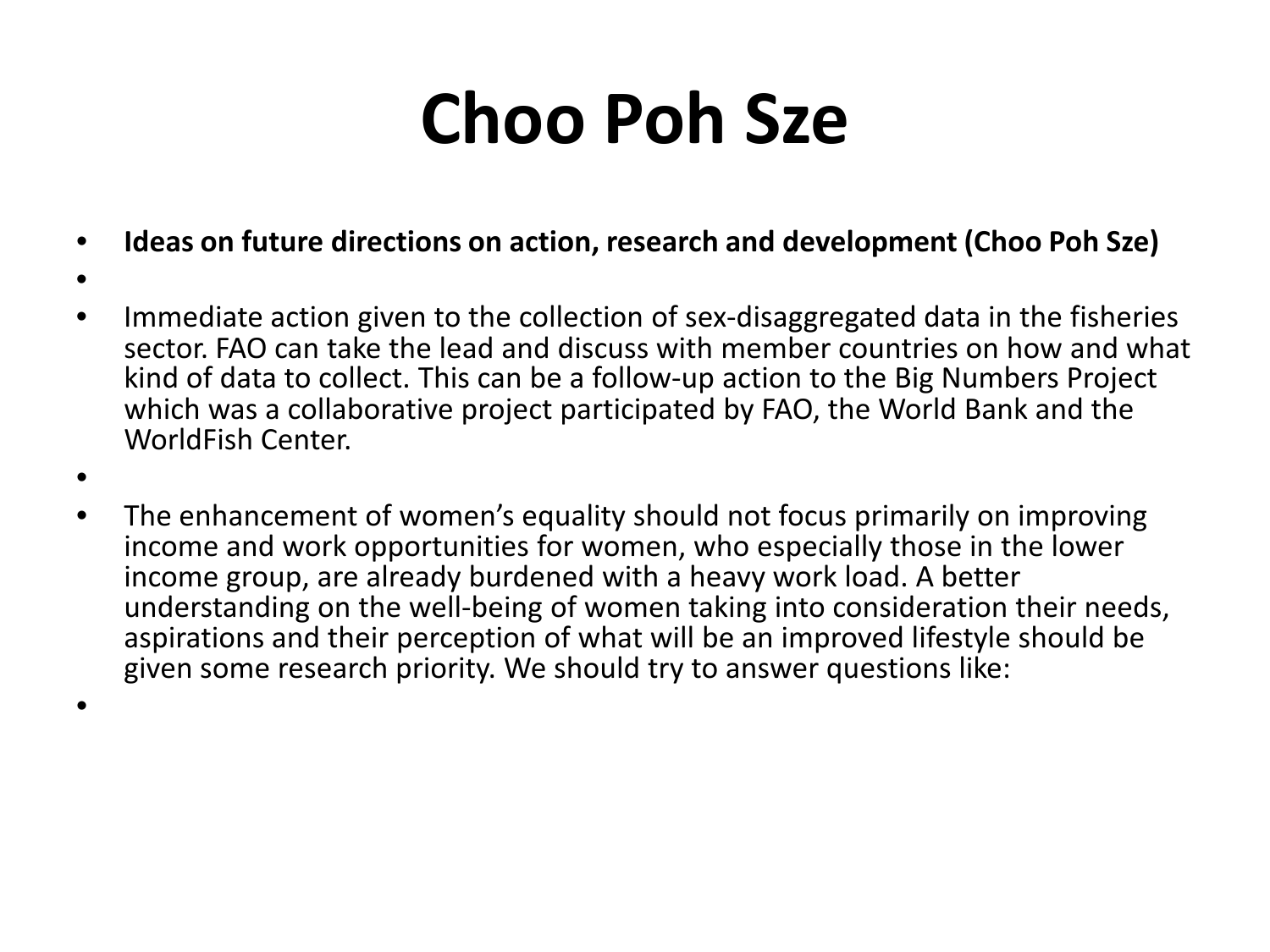- what is more important to women higher family income or greater happiness or better health;
- more time for the intangible aspects in life, such as social relationships, creative, cultural and artistic expressions.
- Identify opportunities and challenges to women in a patriarchal society in a globalized fisheries economy. For example what are the gendered effects of eco-labeling and product certification on small- scale fisheries producers.
- •

•

- Preparedness of women in fisheries communities in times of change and crisis situation.
- •
- Post-ante impact assessment studies to assess effectiveness of development programs aimed at addressing gender equality.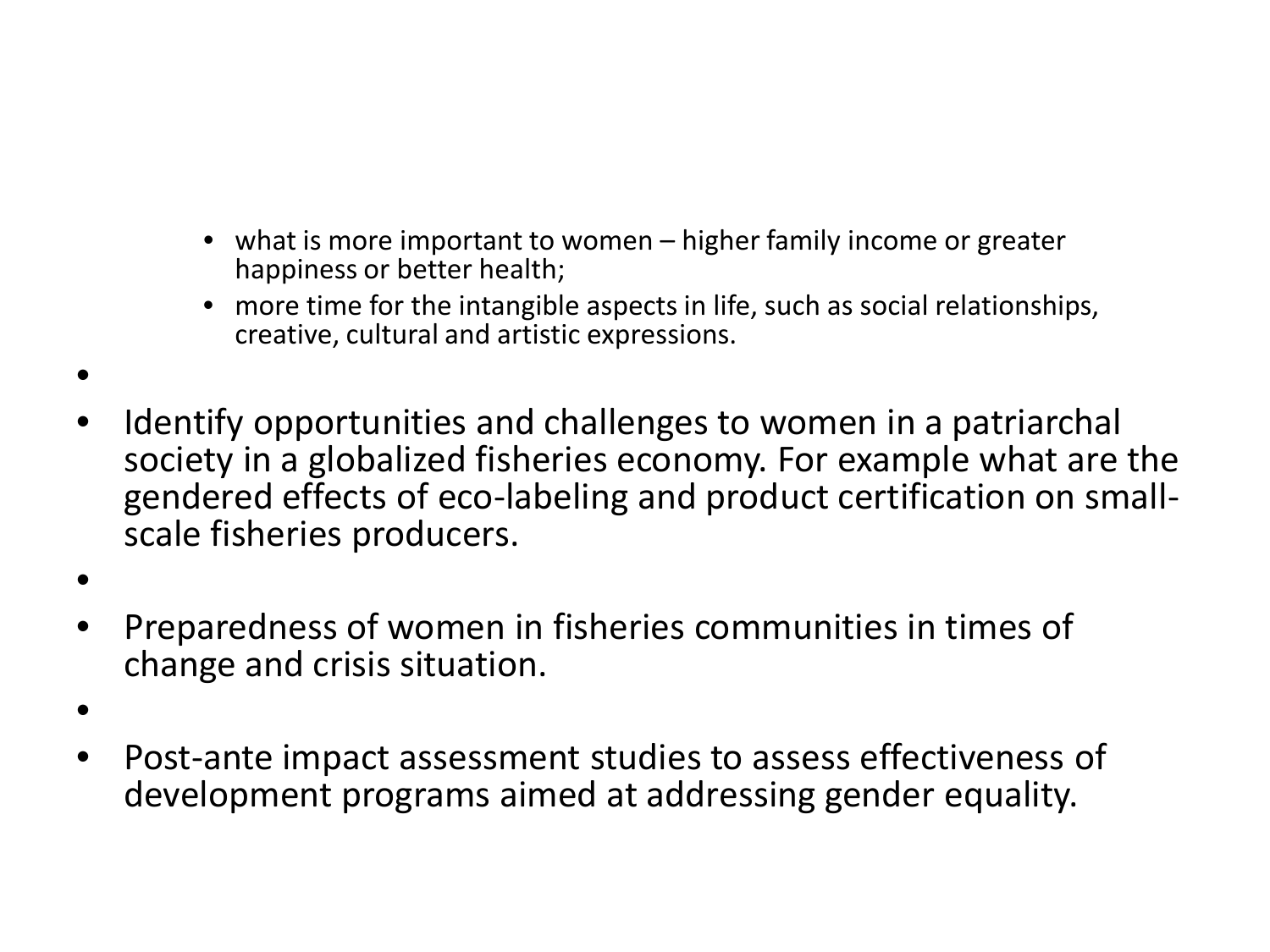## **Gender Issues in Fisheries and Aquaculture: Malaysia**

- Lack of gender awareness and concern policy formulation and program planning. Policy and programs are very "FISH" oriented. Almost all programs available are focus on men and claim to be gender neutral. In Malaysia, except for Agro tourism, there seem to be very limited integrated program in the fishing sector.
- •
- The issues of access to productive resources often associated with low level of educational attainment. Women in fishing communities are also involved in time consuming activities and lack of appropriate technology which can save time in doing the tasks.
- •
- Limited evidence/ data available and accessible (could be available but not accessible) to enable proper gender analysis being done in the fishing sector. There are ample data on the fish but not much on the people in the fishing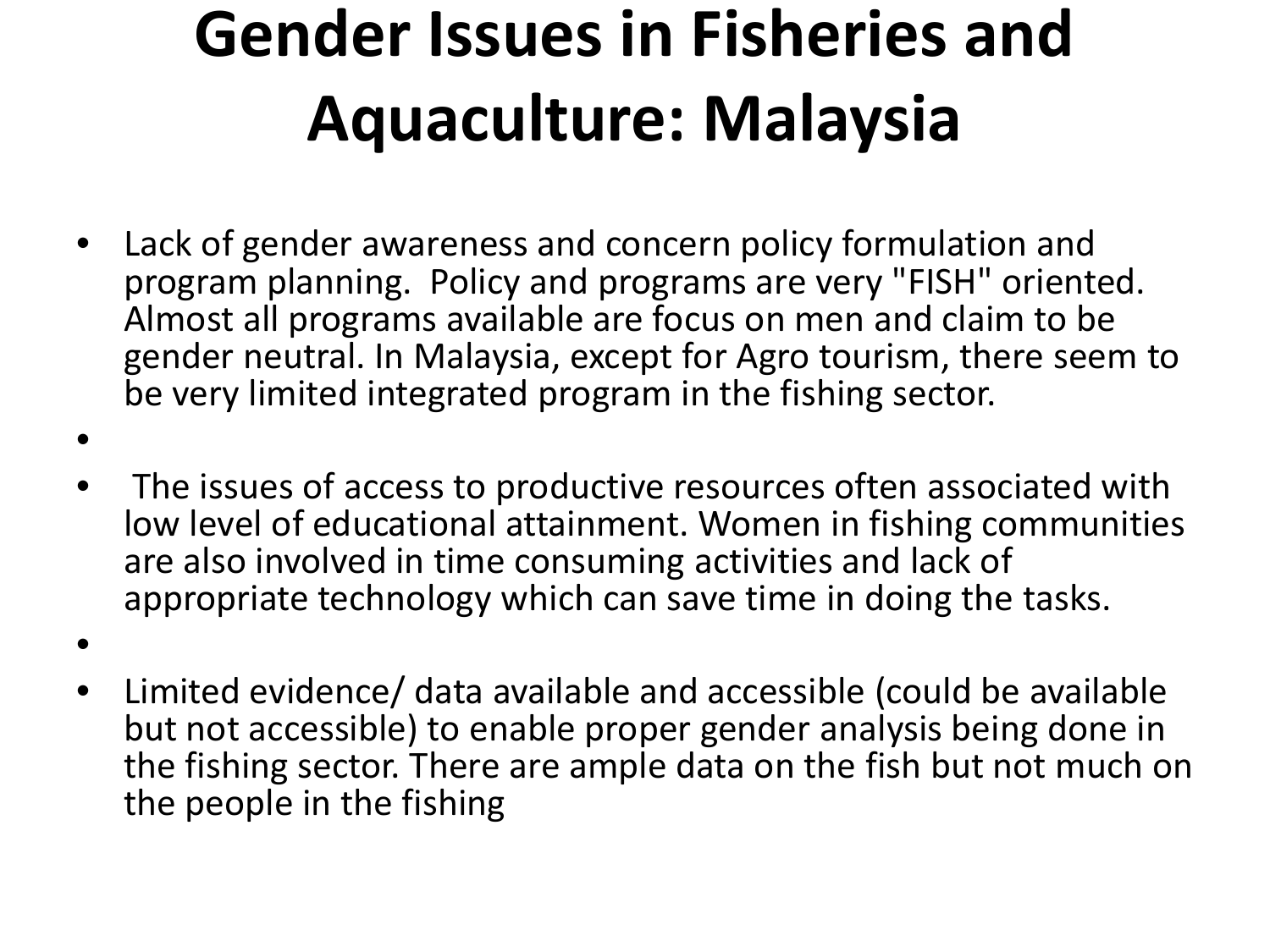- sector. The socio economic information on aquaculture sector is also limited. Even study on gender roles in fisheries and aquaculture in Malaysia is limited.
- •

•

- Much are focus on increasing income (immediate) but specific focus should be given to human capital investment so that the next generation of fishing communities can venture into high yielding fishing products either through downstream industry or technology driven production. Since Malaysia is projected to become an aged nation, the issue of social protection in old age is an emerging concern since fishermen families have no social protection program. This is true both for men and women.
- With regards to women in this sector, there is no existing mechanism for women to be involved in decision making since the women group KUNITA is a non formal setup under the fishermen association, majority control by men.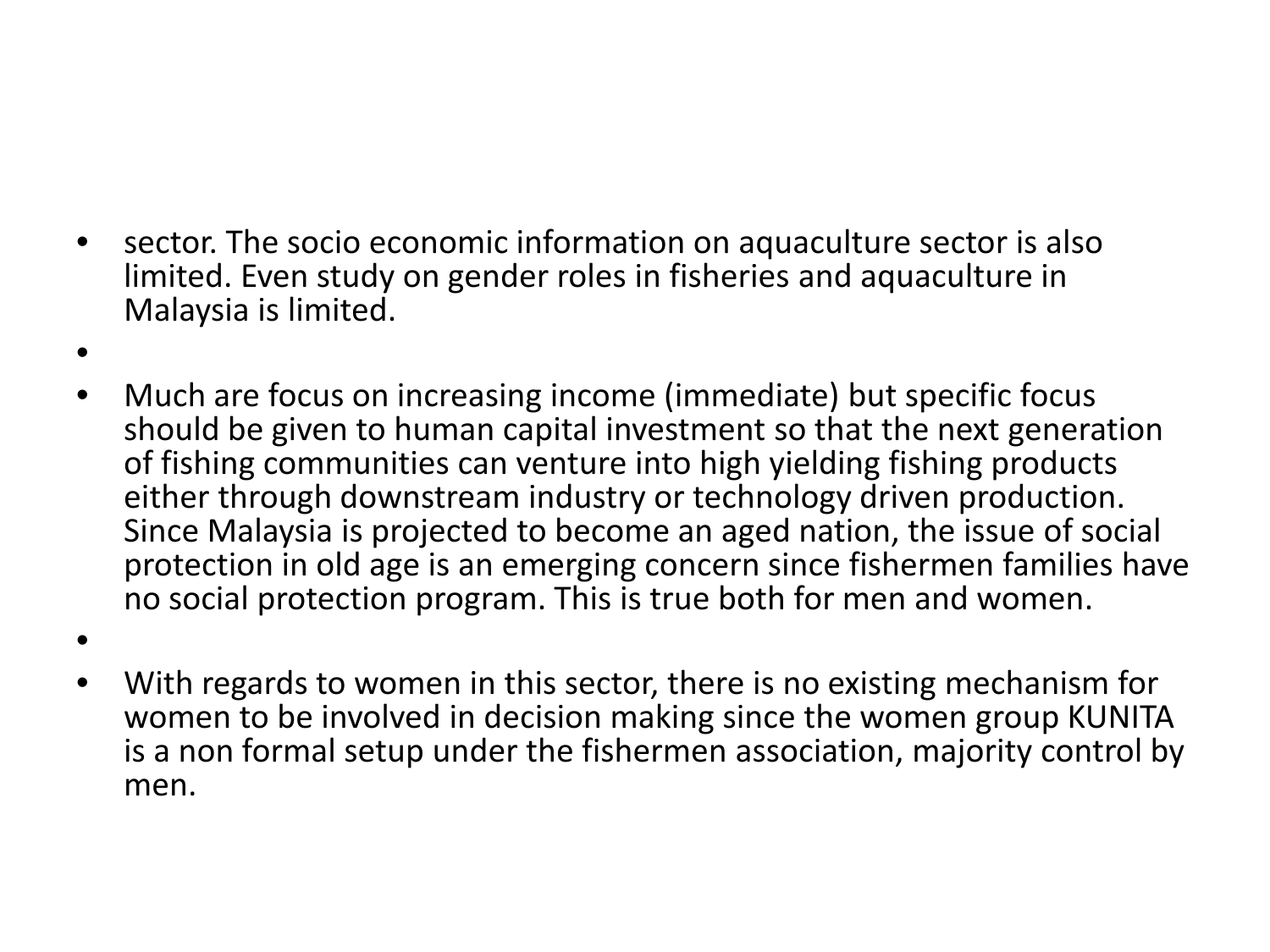### Marilyn Porter

- **Targetted, comparative qualitative communities studies**. This suggestion arises out of my theoretical concern that we have not yet applied the full power of sociological and feminist thinking to the problems that women fishers face. We have begun to supply the missing perspective of gender and have recognised that if, as Williams has indicated, we start by looking through a 'gender lens', we change what we look at, how we interpret it and how we address the issues it raised. but we are not yet equipped with an overall understanding of gender and fisheries, which means that we also lack a way of fully conceptualising the impact of globalisation and other macro processes on the situation.
- I would like to see enough resources to initiate a large scale, qualitative and comparative inquiry to show how dimensions of power, inequality and discrimination take different forms as different social, cultural and economic contexts interact with different fisheries. Such studies would draw attention to exactly how changes in the pursuit of marine resources are constructed in different situations, and thus obtain a greater understanding of how gender is one (very important but not exclusive) dimension in how power, culture and economy interact.
- We all quote from numerous small scale studies of particular fishing communities to make points about how women's situations could be improved but we lack systematic, overall, comparative studies that would parallel the large scale quanititative scientific studies and would enable us to create realistic and substantial policy frameworks to help women fishers and women living in fishing communities.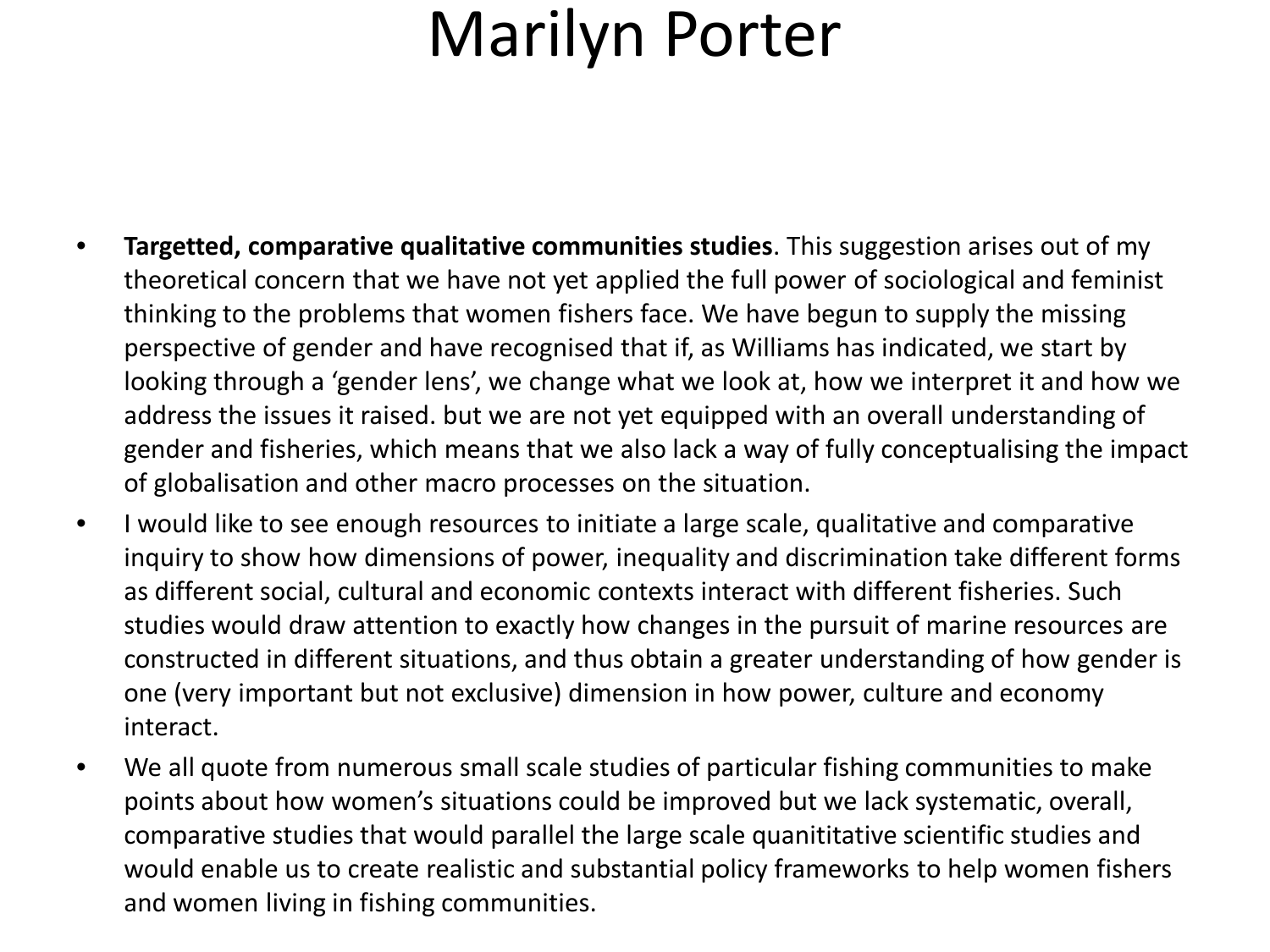• **Women feed the World** Oxfam, and other large NGOs have paid increasing attention to the food shortages that now imperil many populations. The number of people who live in chronic hunger is already rising and is likely to rise more as climate changes take effect. in response to this, NGOs have drawn attention to the role of women as food providers for their families. While most of this attention has focused on women as farmers, we should argue that women can also provide nutrition from aquatic sources  $-\tilde{f}$ ish, shellfish, seaweed etc. My thoughts on this are not well developed, but it seems worth developing as a theme. How can we enhance women's access to fish as a food source for their families, rather than as a form of employment or for sale. But at the moment, most projects and policies are directed at increasing women's access to fish as income; there is much less done to ensure that women have access to fisheries that provide food directly or to methods of fishing or processing that might not be economically viable for sale but would provide good sources of nourishment.